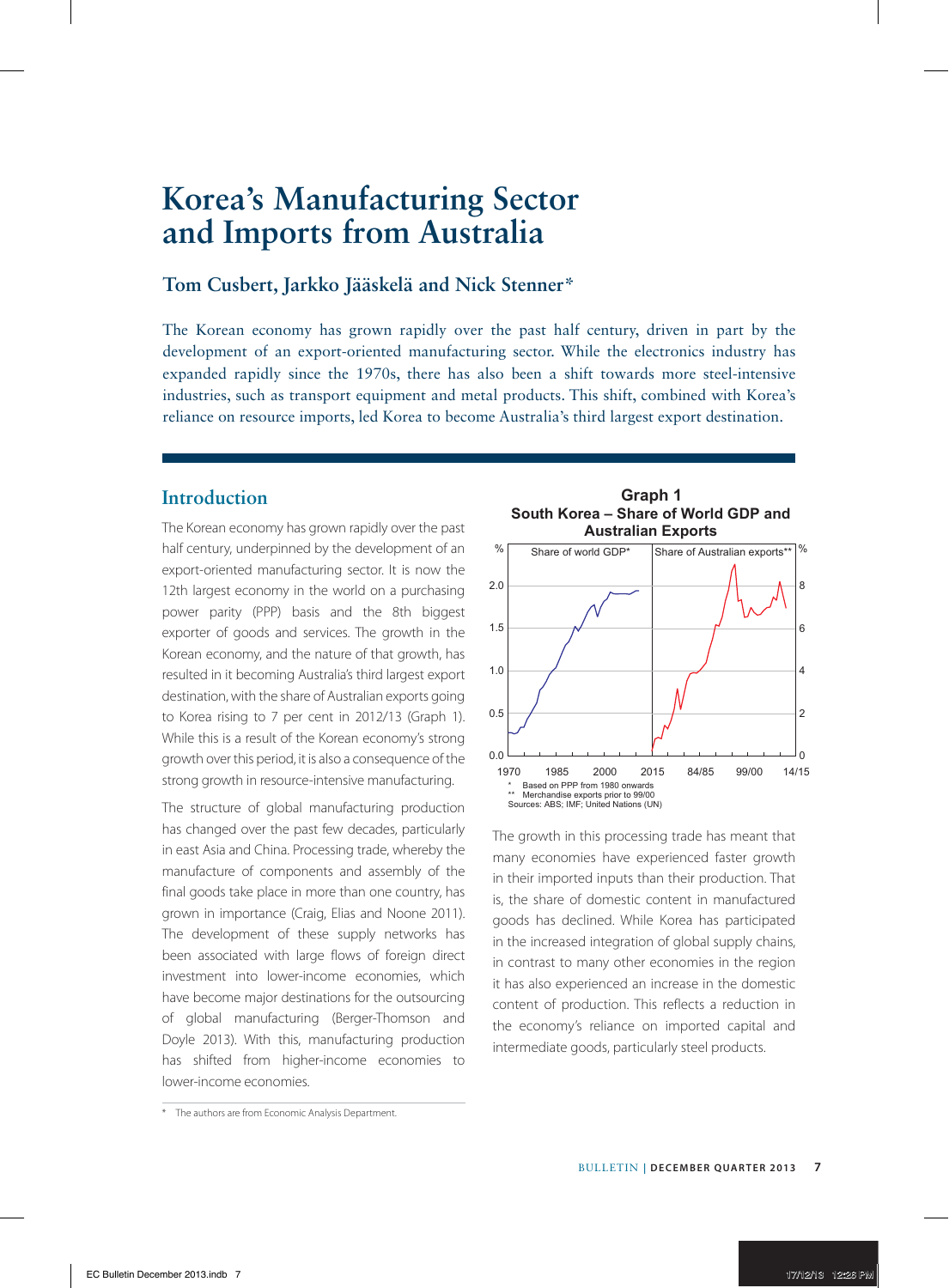This article explores how the Korean economy has evolved over time and developed a steel-intensive manufacturing sector, which has resulted in a high share of Australian resource exports going to Korea.

# **Korea's Economic Development**

Korea's economy has expanded rapidly over the past half century; since the early 1960s, Korea's real GDP has increased at an average annual rate of about 8 per cent and around 5½ per cent on a per capita basis, exceeding that of many neighbouring and advanced economies (Graph 2).<sup>1</sup>



Korea's rapid economic growth has been underpinned by the development of a broad-based export-oriented manufacturing sector from a relatively low base. The share of manufacturing in the economy has increased over the past four decades. This stands in contrast to the experience of Japan and the United States, where the manufacturing share of the economy has declined steadily

as manufacturing production has shifted to lower-income economies (Graph 3).

**Graph 3**

**Manufacturing and Economic Development**



In Korea, the growth of manufacturing of transport equipment, machinery and metal products since 1970 has been driven by the output of a relatively small number of privately owned enterprises, known as 'chaebol'.<sup>2</sup> However, during Korea's rapid development phase their access to finance was controlled by the Korean Government. Given the underdeveloped state of the Korean financial markets at that time, access to credit was vital for their expansion (Krueger and Yoo 2002). The government's industrial policies were directed to the development of the sectors of the economy perceived to have long-term potential, and so the chaebol focused on the automotive, shipbuilding and electronics industries, and reduced the economy's reliance on imported capital and intermediate goods (Amsden 2004). The share of the textiles & leather industry, which had dominated manufacturing in the 1970s, declined over the past four decades, in part reflecting lower wages in less developed economies that have attracted a larger share of the global textiles industry (Graph 4).

<sup>1</sup> Korea's economic expansion has been marked by a few slowdowns. The economy contracted in 1980 amid the global downturn. There was a more substantial contraction in 1997–98 during the Asian financial crisis (see, for example, Grenville (1998)). In response to that crisis, the Korean Government adopted a flexible exchange rate, moved to inflation targeting and pursued a range of reforms to improve corporate governance and financial resilience (Lee 2008). During the global financial crisis, the Korean economy experienced a relatively mild slowdown.

<sup>2</sup> 'Chaebol' refers to Korean large private business conglomerates, often family controlled and with strong ties to the government, such as Samsung, Hyundai and LG (Savada and Shaw 1990).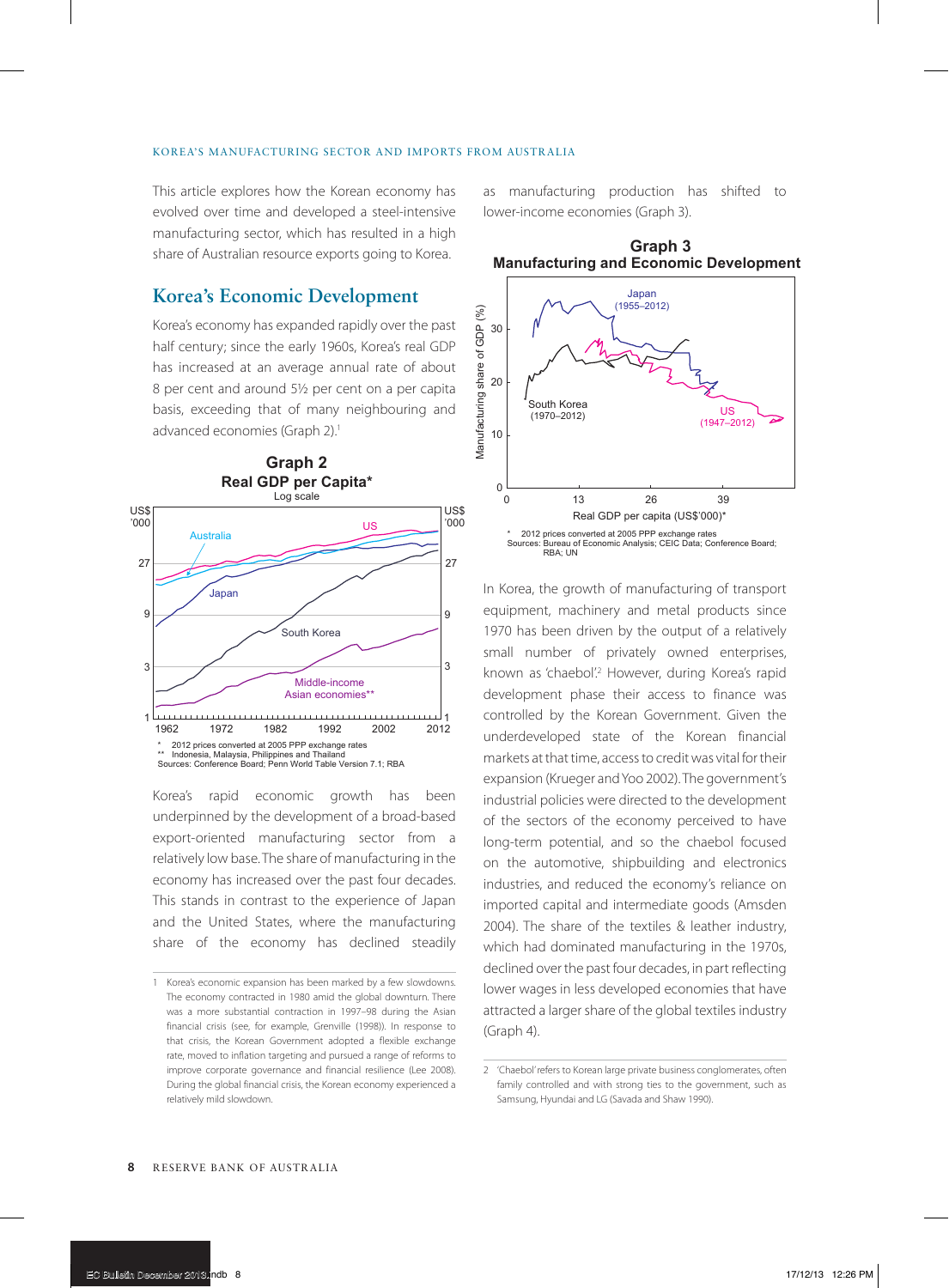

To promote export-led growth, some manufacturing industries were initially supported by export incentives, including reduced corporate and private income taxes, and tariff exemptions on raw materials imported for export production (Savada and Shaw 1990). With the rise in the importance of export-oriented industries over the past half century, the ratio of exports to GDP rose from 13 per cent in 1970 to almost 60 per cent in 2012.

# **Manufacturing in Korea**

Currently, the main manufacturing industries in Korea are electrical & electronic equipment, metal products, chemicals, transport equipment and machinery. Australian resource exports are used intensively as inputs in industries manufacturing metal products, transport equipment and machinery – in particular, automobiles, shipbuilding and steel production. Although electrical & electronic equipment is Korea's largest manufacturing industry in terms of value added, it is less resource-intensive and therefore less important for Australian commodity exporters.

## **Automobile industry**

Korea's automobile industry is the fifth largest in the world, representing around 6 per cent of global production. The majority of vehicles produced in Korea are exported. The industry accounts for around one-tenth of Korea's manufacturing sector. Three big manufacturers, Hyundai, GM Korea (formerly Daewoo) and Kia, collectively account for roughly 90 per cent of automotive production (KAMA 2012). The industry has gone through a radical shift over the past five decades. In the early 1960s, there was no automobile parts industry in Korea, and production consisted of assembling automobile kits primarily imported from Japan and the United States. Over time, domestic machinery and automotive parts industries have emerged alongside automobile assembly, increasing the domestic value-added component of production. Domestic content in automobiles rose to around 60 per cent in 1972, and was over 90 per cent by the end of the 1970s (Greenbaum 2002). Today, the expansion down the automotive supply chain has continued to the stage where some Korean automakers import raw materials and transform them into automobile components that are either exported or assembled into finished vehicles in Korea (Graph 5).



## **Shipbuilding**

Korea's shipbuilding industry became the largest in the world in 2003, surpassing Japan. Korea's share of global shipbuilding has remained relatively stable since then, while the market share of former global shipbuilding leaders Japan and Europe has declined as China's share has recently caught up to that of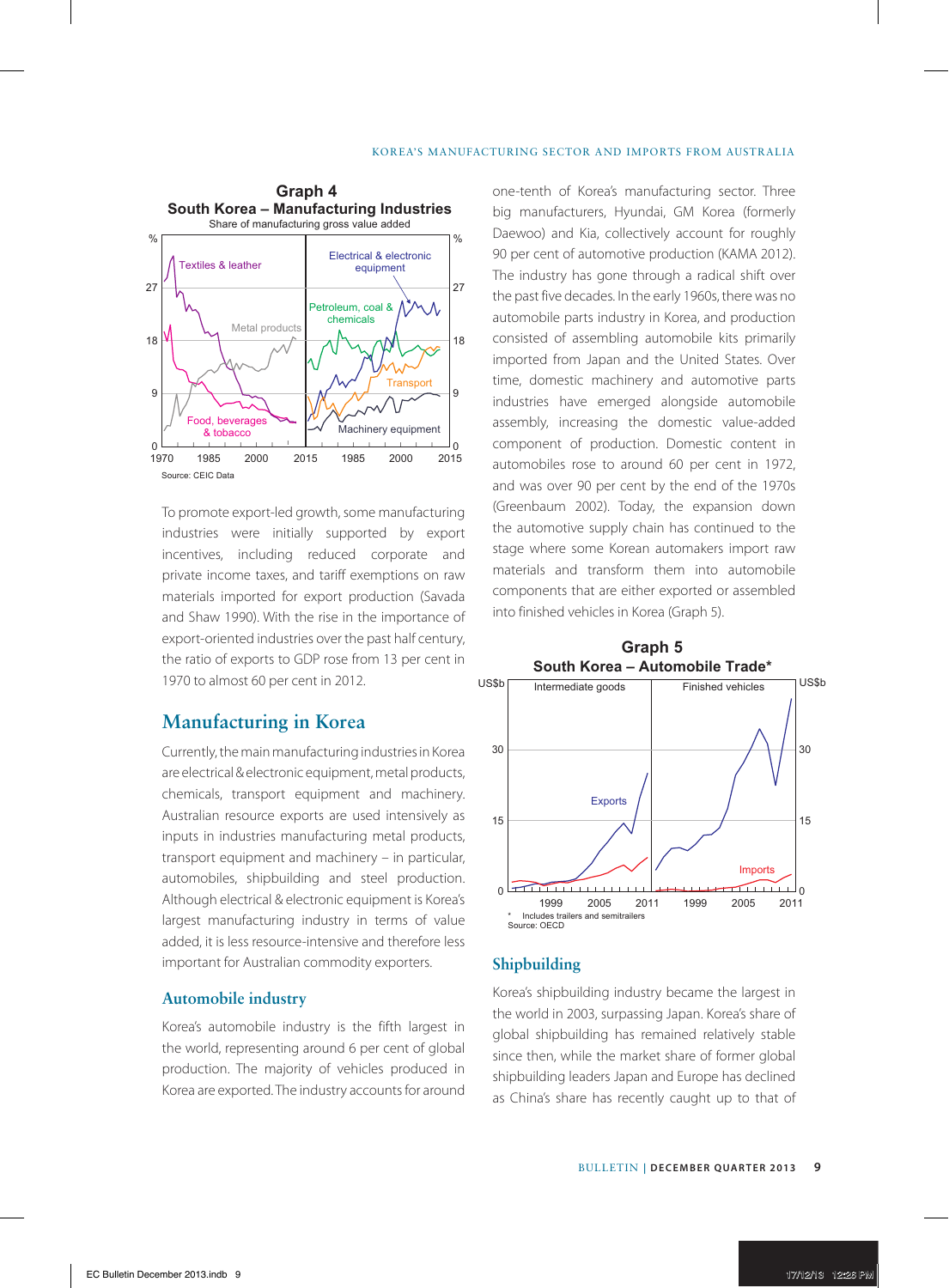Korea, which had previously been the world's largest shipbuilder (Graph 6). Since the global financial crisis, there has been a downturn in shipbuilding orders and prices. Competitive pressures remain strong as the industry faces significant overcapacity, which has caused prices to fall by around 50 per cent from their 2008 highs. The industry has also faced difficult funding conditions in recent years (BRS 2013).



The Korean shipbuilding industry is highly concentrated, dominated by three large shipbuilders: Hyundai Heavy Industries (the world's largest shipbuilding company), Samsung Heavy Industries and Daewoo Shipbuilding & Marine Engineering (European Commission 2009). The increased competition from Chinese shipbuilders has pushed Korean production toward specialised higher value-added units, such as LNG tankers in which Korea holds an 85 per cent market share. As Korean shipbuilders have faced rising costs of production in Korea, some, such as STX and Samsung, have increased production of less-specialised carrier ships in China (BRS 2013).

## **Steelmaking**

Korea has the highest production of steel, per capita, in the world (Graph 7). Korean steel production per capita has continued to increase throughout its development. Echoing the experience with



**Graph 7**

manufacturing, the continued rise in steel use in Korea contrasts with the experience of the United States and Japan where steel production per capita peaked and then plateaued at an earlier stage of development.

Korea's steel industry ranks as the sixth largest in the world, accounting for around 4½ per cent of global steel production in 2012. In part, this reflects the intensive use of steel in its manufacturing and export sectors. Importantly for Australia, the majority of Korean steel is produced in blast furnaces (over 60 per cent in 2012). Blast furnaces use iron ore and coking coal as direct inputs, while the alternative electric arc furnaces produce steel from scrap metal (Worldsteel Association 2013b).

The proportion of Korea's total steel demand accounted for by the manufacturing sector grew from 55 to 70 per cent between 2000 and 2009, while the proportion used in construction declined (Graph 8). These shifts in steel demand by industry reflect the steady decline of the construction sector as a share of the economy over the past 10 years, while automobile production and shipbuilding have grown. There was a marked decline in steel used by the automobile industry following a fall in production during the global financial crisis,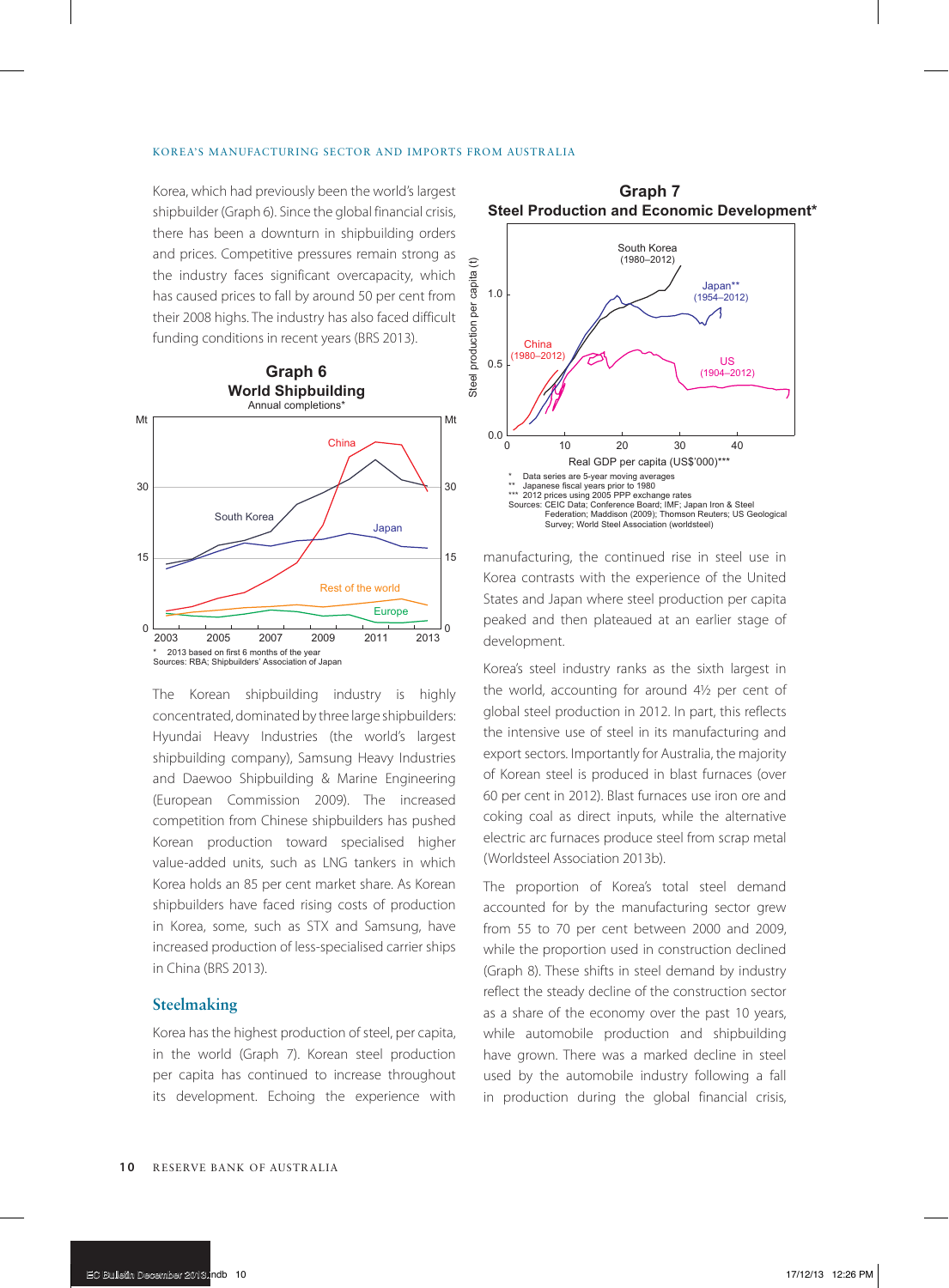

but production has picked up since then (Haugh, Mourougane and Chatal 2010).

Korean steel production has grown rapidly since 2009, increasing twice as fast as both global and Chinese production. Recent growth in production has been largely the result of expansions in blast furnace production capacity, which has become relatively more important over time in Korea, while production in electric arc furnaces has remained little changed (Worldsteel Association 2013a). A recent example of the rise in production capacity is the construction of three blast furnaces with a combined annual capacity of 12 Mt at Dangjin steelworks by Hyundai Steel, Korea's second largest steelmaker after POSCO (Hyundai Steel 2012). Although the steelworks is primarily intended to supply Hyundai and Kia Motors, it also gives Hyundai Heavy Industries scope to increase domestically produced steel content in ships.

Korea is a major importer and exporter of steel in the global market. The significant growth of Korea's steel production capacity over the past couple of years means that Korea has moved from being a net importer of steel to a net exporter, with over half of these exports going to Asia (Graph 9; KOSA 2013). In 2012, Korea was the fifth largest net exporter of steel in the world. Around half of the steel used in Korean



production is exported indirectly as a component of other traded goods shipped from Korea. In 2011, Korea was the third largest net indirect exporter of steel (Worldsteel Association 2013b).

## **Domestic content of production**

Korea's domestic content of manufacturing production increased from around 55 to 65 per cent between the mid 1990s and mid 2000s. Much of this rise stems from the increased use of Korean made steel. In contrast, in most east Asian economies the domestic content of production has decreased over time owing to growth in intra-industry regional trade and use of international supply chains (Graph 10; see also Berger-Thomson and Doyle (2013)).

Despite the increase in the share of domestic content in production in Korea, Korean producers have also played a role in the integration of international supply chains. This role has mainly been as suppliers of intermediate goods, while Korean producers have also become increasingly important as suppliers of capital goods. Overall, Korea's share of the total value-added in manufacturing production in the east Asian region increased from 7 per cent of the total in the mid 1990s to 11 per cent in the mid 2000s.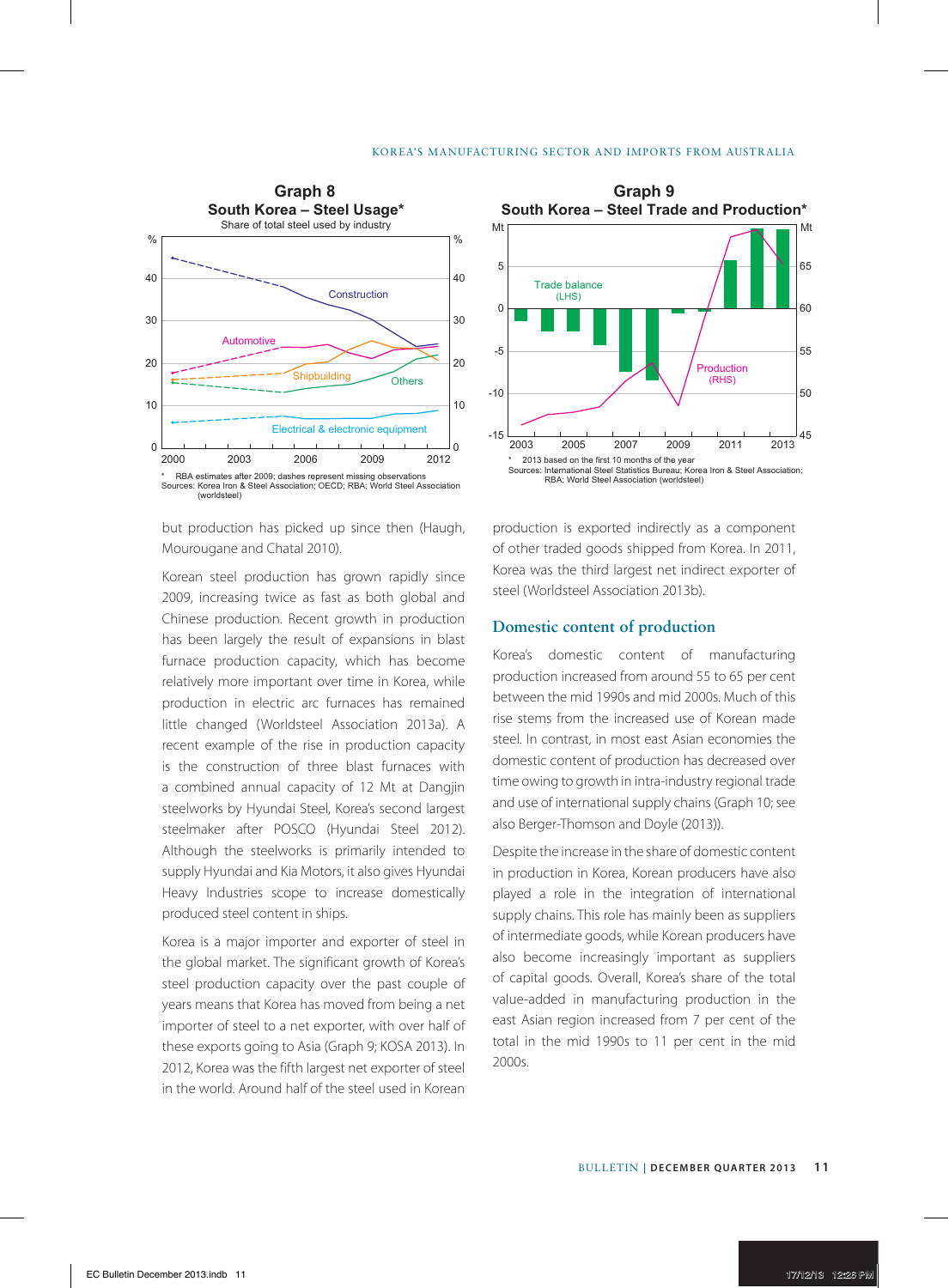

# **Australian Exports to Korea**

Korea is a major importer of Australian resource Index commodities owing to the resource intensity of its production. Indeed, Korea is Australia's third largest export destination. In 2012/13, 7 per cent of Australia's total exports (by value) were sent to Korea.

Over the past decade, resource exports have accounted for around 80 per cent of exports to Korea with rural, services and manufacturing exports accounting for the remainder (Graph 11).<sup>3</sup> The share of Australia's exports to Korea that is comprised of Australia's two most important resource exports, metal ores and coal, has increased over the past years. In 2012/13, metal ores and coal accounted for 33 and 24 per cent of total exports, respectively. The vast majority of services exports to Korea are Korean tourists visiting Australia, and meat and cereals are the primary rural exports.

The surge in China's demand for resources has driven substantial price increases for a wide range of commodities, particularly for iron ore. However, the recent rise in the values of metal ores and coal exports to Korea is not entirely due to the rise in the price of these commodities, but also reflects rapid growth in the volume of these exports (Graph 12).



**Graph 12 Australia – Export Volumes to South Korea**  $2000 = 100$ 



Nevertheless, the rapid rise in exports to China over the past decade has seen the share of Australian iron ore exports that are destined for Korea decline from 15 per cent in 2001 to around 10 per cent in 2012.

From Korea's perspective, Australia has become an increasingly important source of resource imports. The share of Korean iron ore imports coming from Australia has increased from just over 50 per cent in 2000 to around 70 per cent in 2012 (Graph 13). This increase reflects a global shift towards Australian iron ore and Korea's recent investment in blast furnace steel production.

Much of Australia's exports to Korea are inputs to their steel-intensive manufacturing industries, which

<sup>3</sup> The Australian and Korean Governments recently concluded their free trade agreement negotiations. The agreement is set to reduce tariffs on a range of rural and manufactured goods, as well reducing barriers to services trade.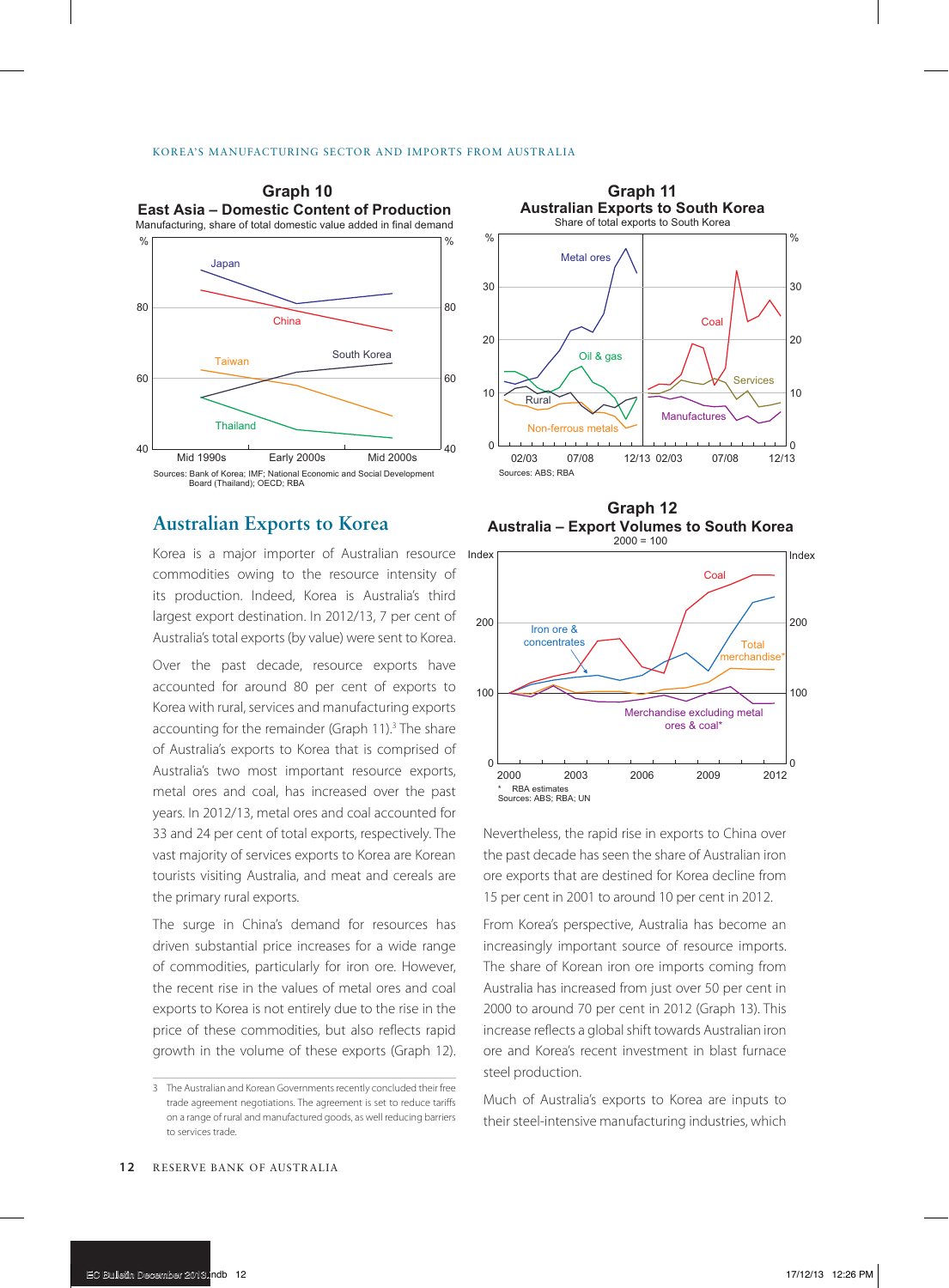

export a large share of their output. This means that demand for Korean exports in other countries has an effect on Korean demand for Australian exports. For example, around two-thirds of automobiles produced in Korea are exported, so demand for inputs to automobile production, including from Australia, depends to a large extent on final demand in those countries to which Korea exports automobiles.

Looking at the total Korean manufacturing sector, Kelly and La Cava (2013) note that only around 60 per cent of Australian exports to Korea are realised as final demand in Korea, which is a smaller share than any of Australia's other major trading partners (Graph 14). The remainder of Australian exports to



**Graph 14 Australia – Ratio of Value-added** Korea end up as final demand in other countries, including North American and European countries.

# **Conclusions**

The Korean economy has grown rapidly over the past half century, with a notable expansion of exportoriented manufacturing, including steel-intensive industries, such as transport equipment and metal products. The reliance of these industries on raw material imports has made Korea an important destination for Australian exports. R

## **References**

**Amsden A (2004),** 'Import Substitution in High-tech Industries: Prebisch Lives in Asia!', *Cepal Review*, 82, pp 475–489.

**Berger-Thomson L and M-A Doyle (2013),** 'Shifts in Production in East Asia', RBA *Bulletin*, June, pp 29–37.

**BRS (Barry Rogliano Salles) (2013),** 'The Shipbuilding Market: At a Low Ebb', in BRS *2013 Annual Review: Shipping and Shipbuilding Markets*.

**Craig A, S Elias and C Noone (2011),** 'Destinations and Uses of East Asian Merchandise Exports', RBA *Bulletin*, June, pp 9–14.

**European Commission (2009),** 'Study on Competitiveness of the European Shipbuilding Industry', ENTR/06/054.

**Greenbaum A (2002).** 'The Globalization of the Korean Automotive Industry', Economic Strategy Institute, Washington DC.

**Grenville S (1998),** 'The Asian Economic Crisis', Address to the Australian Business Economists and the Economic Society of Australia (NSW Branch), Sydney, 12 March.

**Haugh D, A Mourougane and O Chatal (2010),** 'The Automobile Industry in and Beyond the Crisis', OECD Economics Department Working Papers No 745.

**Hyundai Steel (2012),** *Annual Report 2012*.

**KAMA (Korea Automobile Manufacturers Association) (2012),** *Korean Automobile Industry Annual Report 2012*.

**Kelly G and G La Cava (2013)**, 'Value-added Trade and the Australian Economy', RBA *Bulletin*, March, pp 29–37.

**KOSA (Korea Iron and Steel Association) (2013),** 'Korean Steel Industry', 74th session of the OECD Steel Committee, 1–2 July.